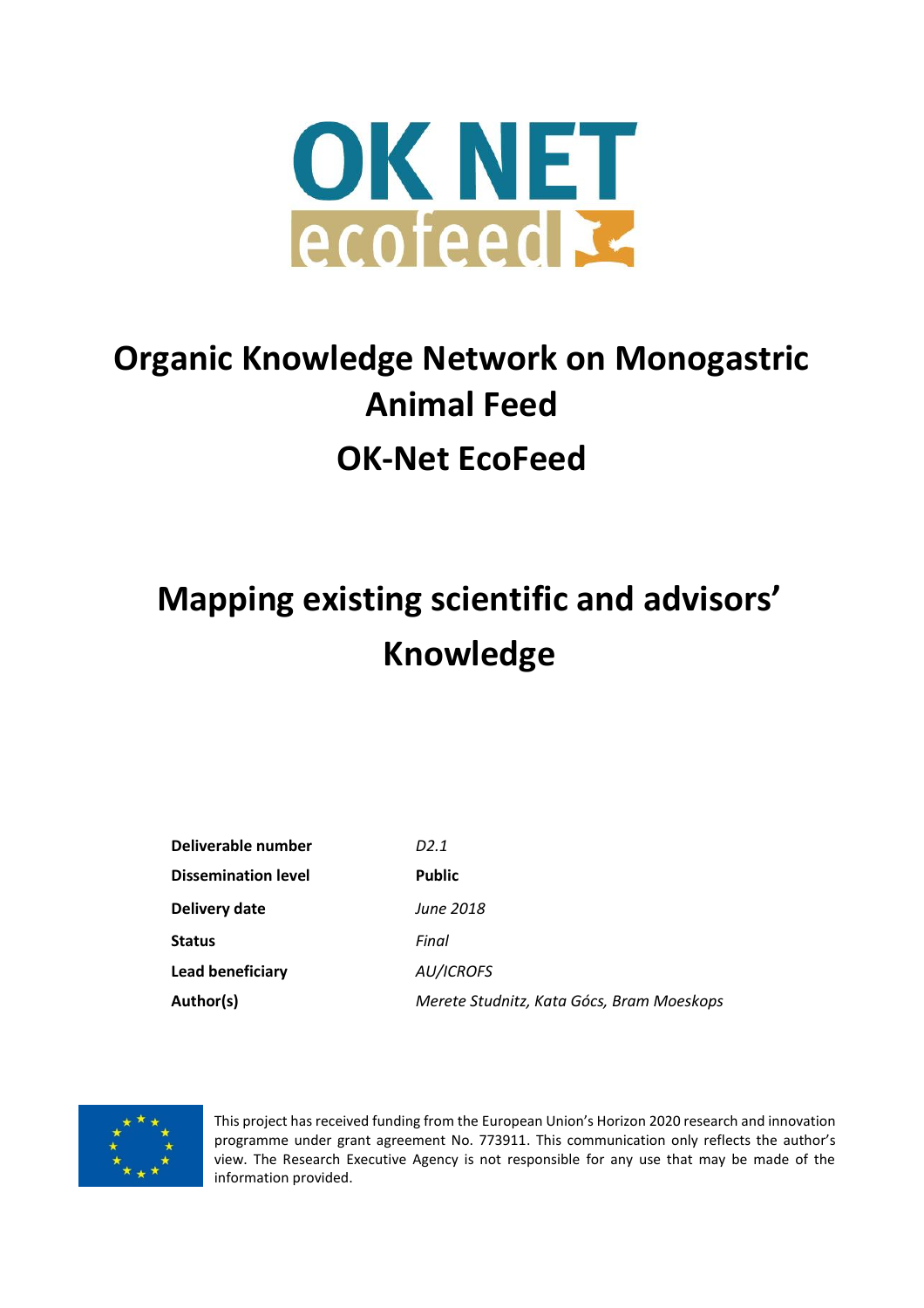

#### **Document Versions**

| <b>Version</b> | <b>Date</b> | Contributor             | <b>Summary of Changes</b> |
|----------------|-------------|-------------------------|---------------------------|
| 0.1            | 06/07/2018  | Merete Studnitz         | First draft               |
| 0.2            | 09/07/2018  | Bram Moeskops/Kata Gócs | Comments                  |
| 1.0            | 12/07/2018  | Merete Studnitz         | Final version             |
| 1.1            | 26/07/2018  | Kata Gócs               | Editing                   |

This deliverable contains original unpublished work except where clearly indicated otherwise. Acknowledgement of previously published material and of the work of others has been made through appropriate citation, quotation or both.

#### **Executive summary**

This report gives an overview of the mapping of existing scientific knowledge and that of advisors. The mapping is a collection of knowledge from many existing sources including scientific research, grey literature, farmer groups and advisory services in Europe (and other relevant parts of the world) all gathered in a database. The aim is to include relevant solutions that meet the needs of the farmers, breeders and feed processing industry to feed monogastric animals with 100% organic and locally grown feed. The material has been provided by the facilitators of the Innovation Groups (IGs). The database will provide the Science Bazars with relevant materials, where potential scientific and technical innovations will be discussed with the members of the IGs. This report includes a manual on how to use the database.

The database is stored in the OK-Net EcoFeed SharePoint in a "read only" version, named: OKNet EcoFeed Mapping Table 12 July 2018. The database will be updated regularly. Partners always has to use the version with the most recent date.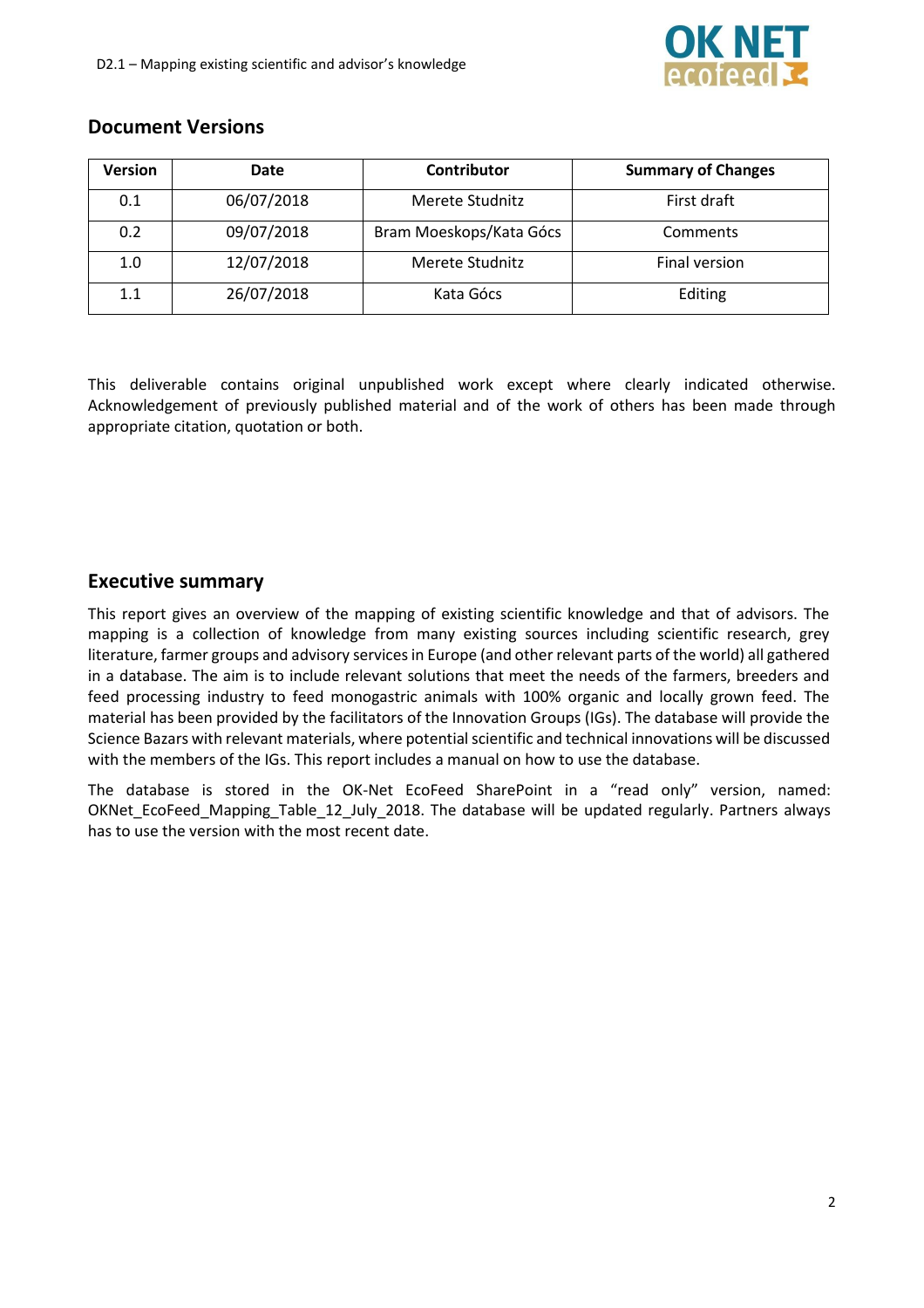## **Table of Contents**

### <span id="page-2-0"></span>**I. Introduction – What is the mapping**

Task 2.1 Mapping existing scientific and advisor's knowledge (the Mapping Exercise) is the first part of Work Package 2. The mapping is a collection of knowledge from many existing sources including scientific research, grey literature, farmer groups and advisory services in Europe (and other relevant parts of the world). The material for mapping is delivered by the facilitators of the Innovation Groups (IGs) in OK-Net EcoFeed.

The aim of the included material is to provide relevant solutions that meet the needs of the farmers, breeders and feed processing industry to feed monogastric animals with 100% organic and locally grown feed. The aim of the mapping is:

- 1. to supply the Science Bazars with relevant materials (Science Bazars will be organised for each Innovation Group to discuss innovation and ideas from within the IGs, and from the mapping exercise of scientific knowledge)
- 2. serve as a basis for Task 2.2 Knowledge synthesis of relevant tools and solutions (the knowledge synthesis will explain existing knowledge, suggest existing tools, and identify knowledge gaps and areas where knowledge exists but is not yet ready to be implemented, because no tools or end-user materials have been developed yet).

### <span id="page-2-1"></span>**II. The use of the mapping**

In the database that results from the mapping exercise IG facilitators can find relevant material to present and discuss at the Science Bazars. The database is structured in a way that all partners of OK-Net EcoFeed can search for certain topics and make their own lists with materials for the Science Bazar. The chosen topics and discussions at Science Bazars will be important inputs for the knowledge synthesis.

### <span id="page-2-2"></span>**III. Mapping is organized in an Access Database**

All collected material is organised in an Access database.

The database has been designed by Margit Styrbæk Jørgensen and Merete Studnitz in collaboration. Margit has been responsible for all the technical parts and Merete for the design and the content of the table.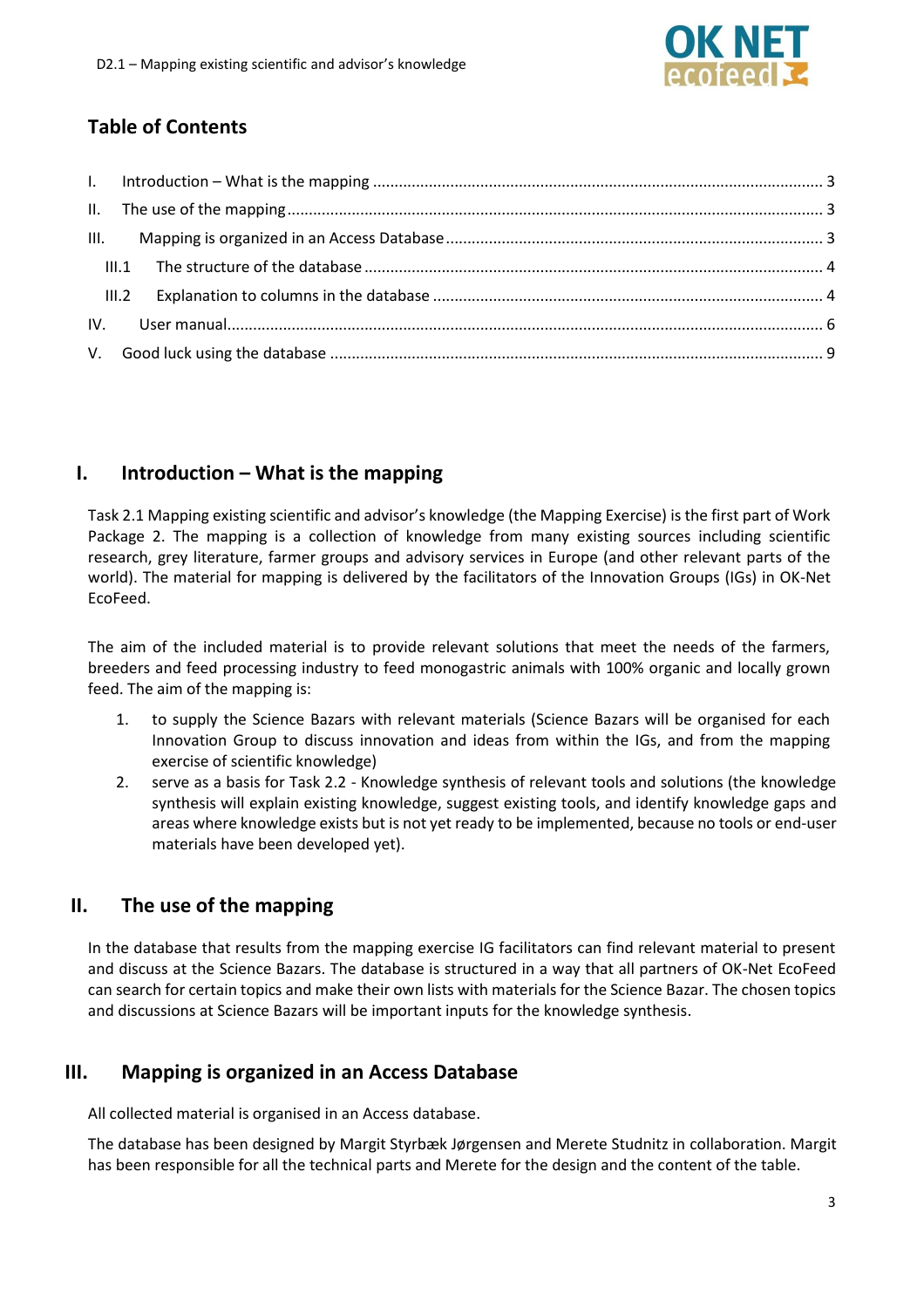

The database is stored in a read only version at the OK-Net EcoFeed Sharepoint. Even if the mapping exercise is considered to be finalised at the end of June 2018, it is still possible to:

- Add more material to the database. If you have more material to put into the database please send it to Merete (Merete.studnitz(@)icrofs.org) and the database will be updated.
- Correct materials in the database. If you have any corrections please write Merete and indicate the ID of the material.

#### <span id="page-3-0"></span>**III.1 The structure of the database**

The head of the database looks like:

| 日                     |                                       |                      |                                                                                        | Table Tools                               |                                                                                            |                                                               | OKNet_EcoFeed_Table_Mapping_06072018: Database- O:\ST_OKNET\OK-Net EcoFeed\Mapping\OKNet_EcoFeed_Table_Mapping_06072018.accdb (Access 2007 - 2016 file format) - A |                                                                                                                        |           |      |              |                 |                                | o                |          |
|-----------------------|---------------------------------------|----------------------|----------------------------------------------------------------------------------------|-------------------------------------------|--------------------------------------------------------------------------------------------|---------------------------------------------------------------|--------------------------------------------------------------------------------------------------------------------------------------------------------------------|------------------------------------------------------------------------------------------------------------------------|-----------|------|--------------|-----------------|--------------------------------|------------------|----------|
|                       | Create<br>Home                        | <b>External Data</b> | Database Tools<br>Fields                                                               | Table                                     | Q Tell me what you want to do                                                              |                                                               |                                                                                                                                                                    |                                                                                                                        |           |      |              |                 |                                | Merete Studnitz  |          |
| N.<br>View            | Paste<br><sup>36</sup> Format Painter | Filter               | Y Selection -<br>Ascending<br>TAdvanced-<br>Descending<br>Su Remove Sort Toggle Filter | - 00<br>$\mathcal{C}$<br>Refresh<br>Att + | $\sum$ Totals<br>New<br><b>MS</b> Spelling<br>B <sub>Save</sub><br>X Delete . Illil More - | <b>Replace</b><br>$\rightarrow$ Go To -<br>Find<br>E: Select+ | Calibri (Detail)<br>$B I U A - V - O -$                                                                                                                            | • 第三 祖相 M -<br>$\mathbb{R}$ $\mathbb{R}$ $\mathbb{R}$ $\mathbb{R}$ $\mathbb{R}$ $\mathbb{R}$ $\mathbb{R}$ $\mathbb{R}$ |           |      |              |                 |                                |                  |          |
| Views                 | Clipboard                             | $-12.1$              | Sort & Fitter.                                                                         |                                           | Records                                                                                    | Find                                                          |                                                                                                                                                                    | Text Formatting                                                                                                        |           |      |              |                 |                                |                  | n.       |
| Al                    | Knowledge                             |                      |                                                                                        |                                           |                                                                                            |                                                               |                                                                                                                                                                    |                                                                                                                        |           |      |              |                 |                                |                  | $\times$ |
|                       | ID                                    | - Topic ID -         | Keywords                                                                               |                                           | Title                                                                                      |                                                               | Summary                                                                                                                                                            | - Type of mat -                                                                                                        | Authors - | Year | - Country    | Language .<br>٠ | Link                           | - Comment - Re - |          |
| Sean P                |                                       | 2 Feed               | Alfalfa/lucerne                                                                        |                                           | Innovative technology for animal feed rich in Massai-concept.                              |                                                               |                                                                                                                                                                    | report                                                                                                                 |           |      | 2015 France  |                 | French, Bulgar https://ec.euro |                  |          |
| $K_{\text{max}}$<br>m |                                       | 3 Feed               | Peas, Lucerne, etc.                                                                    |                                           | Different research projects on protein source-                                             |                                                               |                                                                                                                                                                    | power point                                                                                                            |           |      | 2015 Germany | German          | http://www.fc                  |                  | Re-      |
|                       |                                       | 4 Feed               | Lucerne, Soya, etc.                                                                    |                                           |                                                                                            |                                                               | Different research projects on protein source: 100 Prozent Biofütterung - der akt newsletter                                                                       |                                                                                                                        |           |      | 2015 Germany | German.         | https://www.c                  |                  | Re:      |
|                       |                                       | 5 Feed               |                                                                                        |                                           | Alternative protein sources as substitutes for                                             |                                                               |                                                                                                                                                                    |                                                                                                                        |           |      | 2016 Germany | german          |                                |                  | Re:      |
|                       |                                       | 6 Pig                | feed prescription, energy/aminoaci: Foder till ekologiska grisar                       |                                           |                                                                                            |                                                               | Feeding organic pigs, energy/amicreport Spp                                                                                                                        |                                                                                                                        |           |      | 2009 Sweden  | Swedish         | http://www.g.                  |                  |          |
|                       |                                       | 7 Feed               | Roughage, grassing, whole crop, stra Foder i ekologisk produktion                      |                                           |                                                                                            |                                                               | The report includes the most com Report 24 pp                                                                                                                      |                                                                                                                        |           |      | 2016 Sweden  | swedish         | https://www2                   |                  |          |

Each material, which can be articles, excel files, fact sheets etc. has its individual number (ID) and its own row.



Each material entry is explained by several columns:

| Clipboard |              | Sort & Filter                          | Records                                                                                  |                                                               |         | Text Formatting                   |  |  |                                                                                                                                                                                                                                |  |  |
|-----------|--------------|----------------------------------------|------------------------------------------------------------------------------------------|---------------------------------------------------------------|---------|-----------------------------------|--|--|--------------------------------------------------------------------------------------------------------------------------------------------------------------------------------------------------------------------------------|--|--|
| Knowledge |              |                                        |                                                                                          |                                                               |         |                                   |  |  |                                                                                                                                                                                                                                |  |  |
|           | - Topic ID - | Keywords                               | Title                                                                                    |                                                               | Summary | - Type of mat - Authors -         |  |  | Year - Country - Language - Link - Comment - Re                                                                                                                                                                                |  |  |
|           | Feed         | Alfalfa/lucerne                        |                                                                                          | Innovative technology for animal feed rich in Massai-concept. |         | report                            |  |  | 2015 France French, Bulgar https://ec.eur-                                                                                                                                                                                     |  |  |
|           | de Ministra  | We will allow a simple and in the will | the life provided work a study of a life and in the base of a state of the state and the |                                                               |         | that accounts a series believe to |  |  | the art discussion of the state of the state of the state of the state of the state of the state of the state of the state of the state of the state of the state of the state of the state of the state of the state of the s |  |  |

#### <span id="page-3-1"></span>**III.2 Explanation to columns in the database**

1. Column: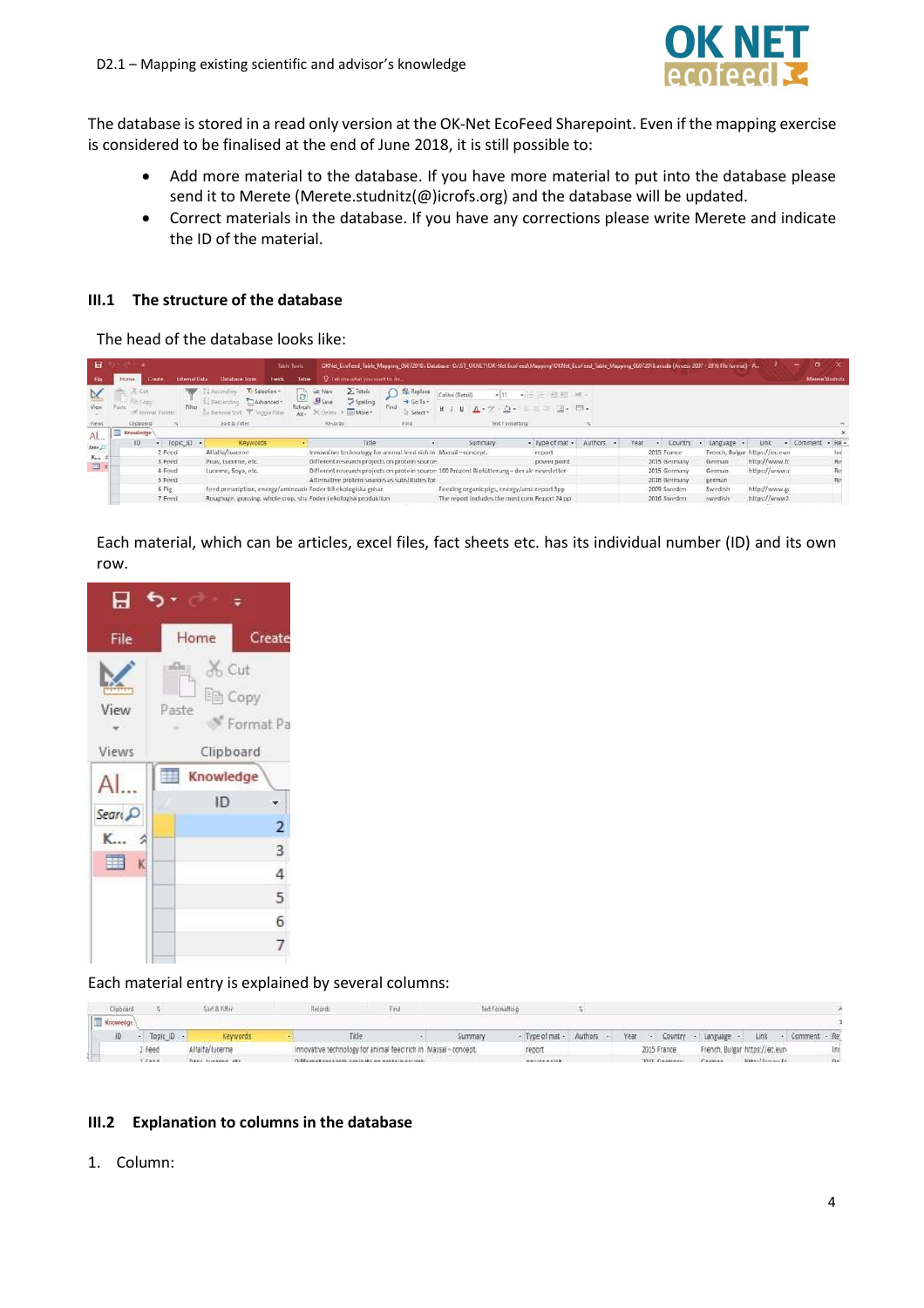

#### ID, not possible to change

2. Topic ID:

Feed, Pig, sow, piglets, weaners, housing, management, genetics, health, welfare, broilers, layers

- 3. Keywords:
- Can be any word in any language
- 4. Title:

Title of the material in the language of origin

5. Summary:

Always in English. Mostly it is taken directly from the text, but if it was too long or not present, the summary was written by Merete for the mapping database.

6. Type of material:

Article (peer reviewed), Magazine, Report, Fact sheet, Master Thesis

Could be others too.

7. Authors:

Can be one or more, until now only provided? for a few items.

- 8. Year:
- The year of publishing
- 9. Country:

The country of publishing (not necessary where the research or trial is conducted)

10. Language:

The language in which the publication is written, there will often be an English summary

11. Link:

Link to the specific publication. We are working on a solution to make it possible to click directly to the link in the table.

12. Comment:

When you have save your own version of the database at your own computer, you can write comments for each material in this row.

13. Research/innovation:

One of these (or none) is chosen. (Not always easy to distinguish)

For 14, 15, 16, 17, 18 are boxes to tick off yes or no.

14. Production:

A tick in the box means "yes" it is production of feed.

The meaning of boxes in column 15, 16, 17 and 18 is depending on the subject chosen in column 2

– Topic ID. If "FEED" is chosen the meaning of the columns 15-18 is to be find left hand side of "/". If any kind of animal (pig, sows, piglets, weaners, broilers or layers) is chosen the meaning of column is to be find right hand side of the "/". (please be patient to understand)

15. Processing/ration planning: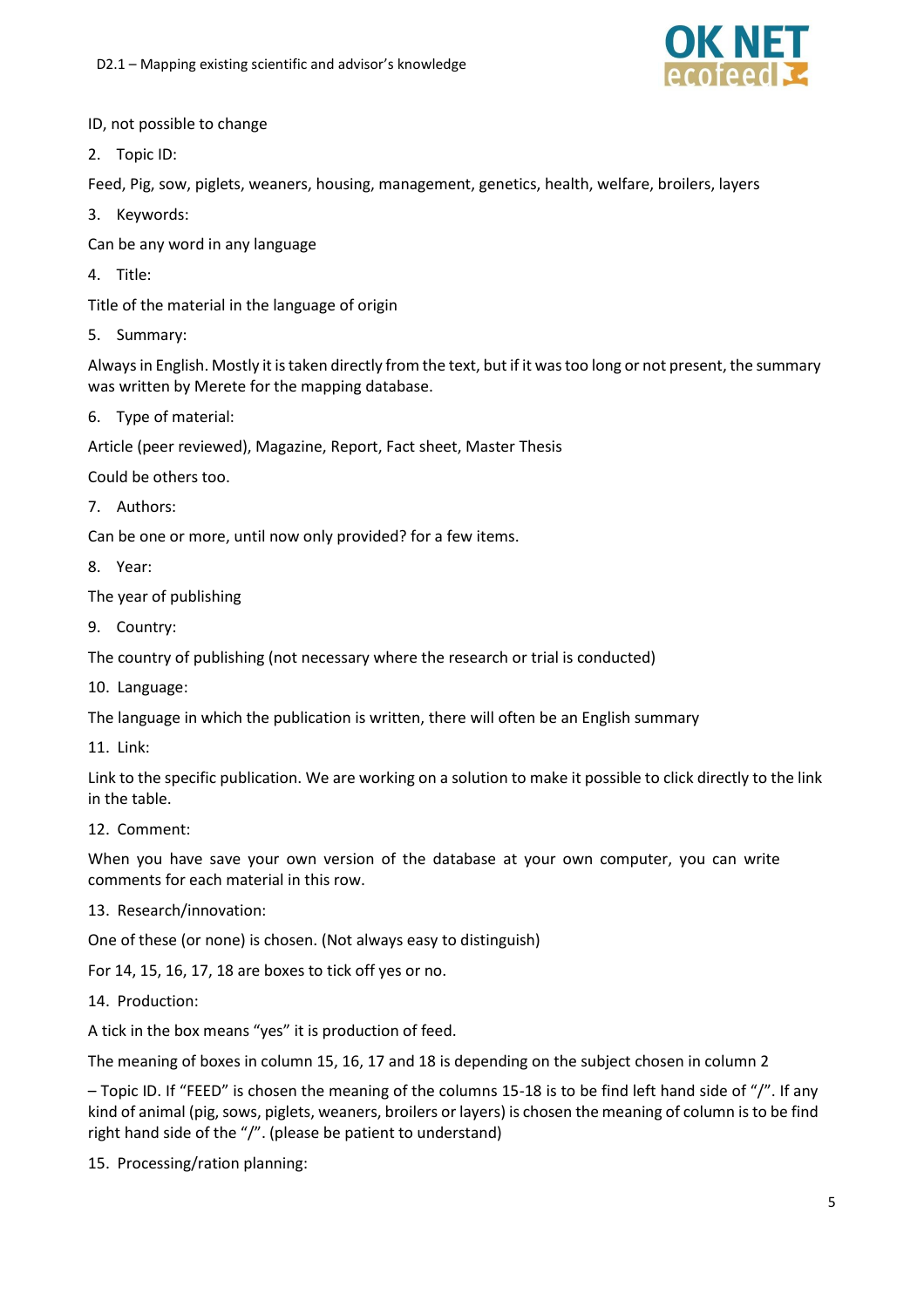

A tick in the box means "yes" it is processing (of the harvested feed (the same as handling)) if the subject chosen in "Topic ID" is "FEED" *or* ration planning if the subject chosen in "Topic ID" is "pig, sows, piglets, weaners, broilers or layers".

16. Handling/nutrient need

A tick in the box means "yes" it is handling (of the harvested feed the same as processing) if the subject chosen in "Topic ID" is "FEED" *or* nutrient need if the subject chosen in "Topic ID" is "pig, sows, piglets, weaners, broilers or layers".

17. Storing/roughage

A tick in the box means "yes" it is storing if the subject chosen in "Topic ID" is "FEED" *or* roughage if the subject chosen in "Topic ID" is "pig, sows, piglets, weaners, broilers or layers".

18. Feeding/economy

A tick in the box means "yes" it is feeding if the subject chosen in "Topic ID" is "FEED" *or* economy (price and availability) need if the subject chosen in "Topic ID" is "pig, sows, piglets, weaners, broilers or layers".

19. Forage

If the materials provide knowledge about animals feeding themselves

20. Nutritional value knowledge about the nutritional content of feedstuff

21. Ready to use.

The material can be ready for use for researchers, advisors or farmers. Or "NO": The material is not ready for use.

Or "Beta version" which means: not ready to use for, but you can still get ideas from the text for experiments in the Innovation groups.

#### <span id="page-5-0"></span>**IV. User manual**

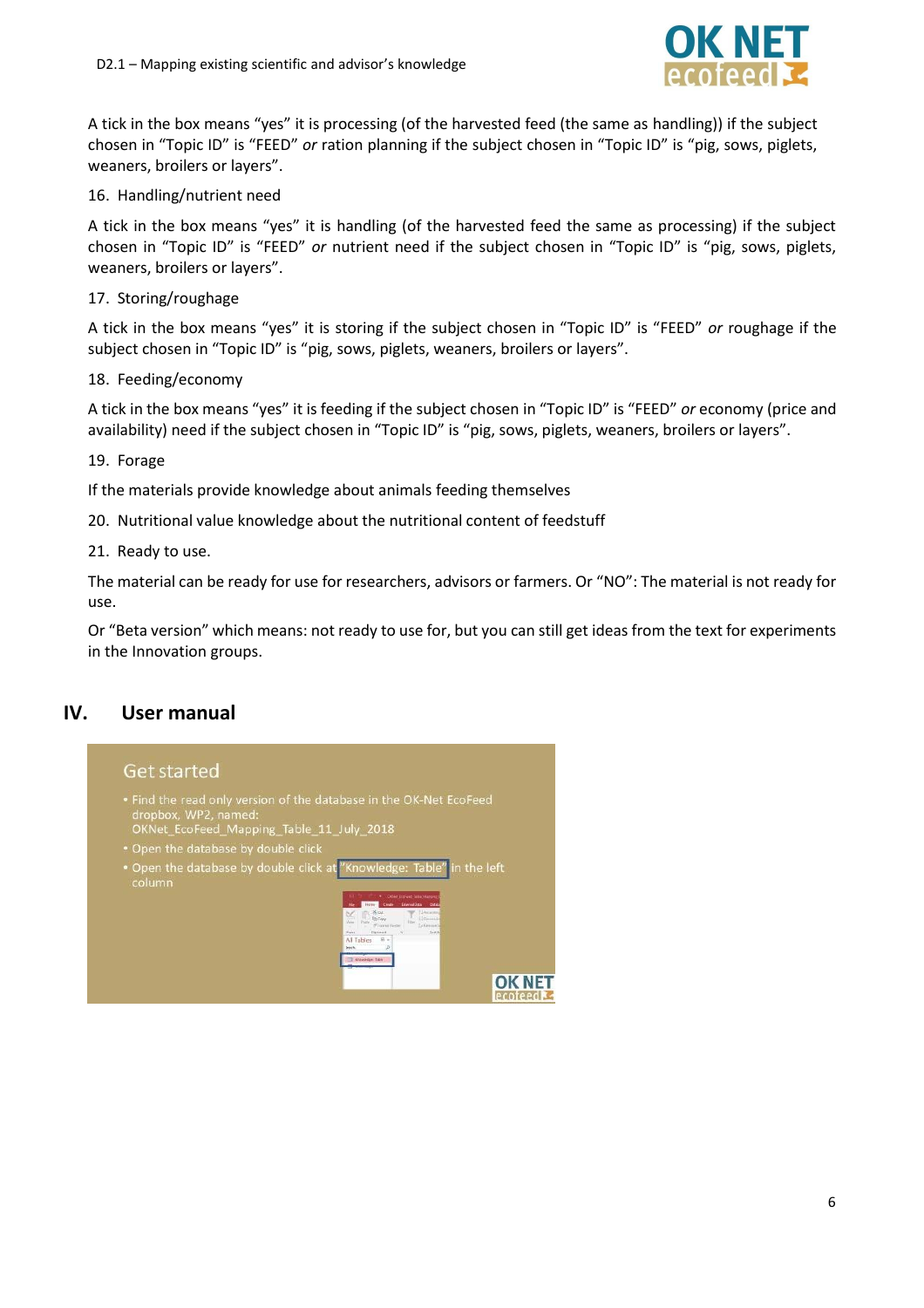

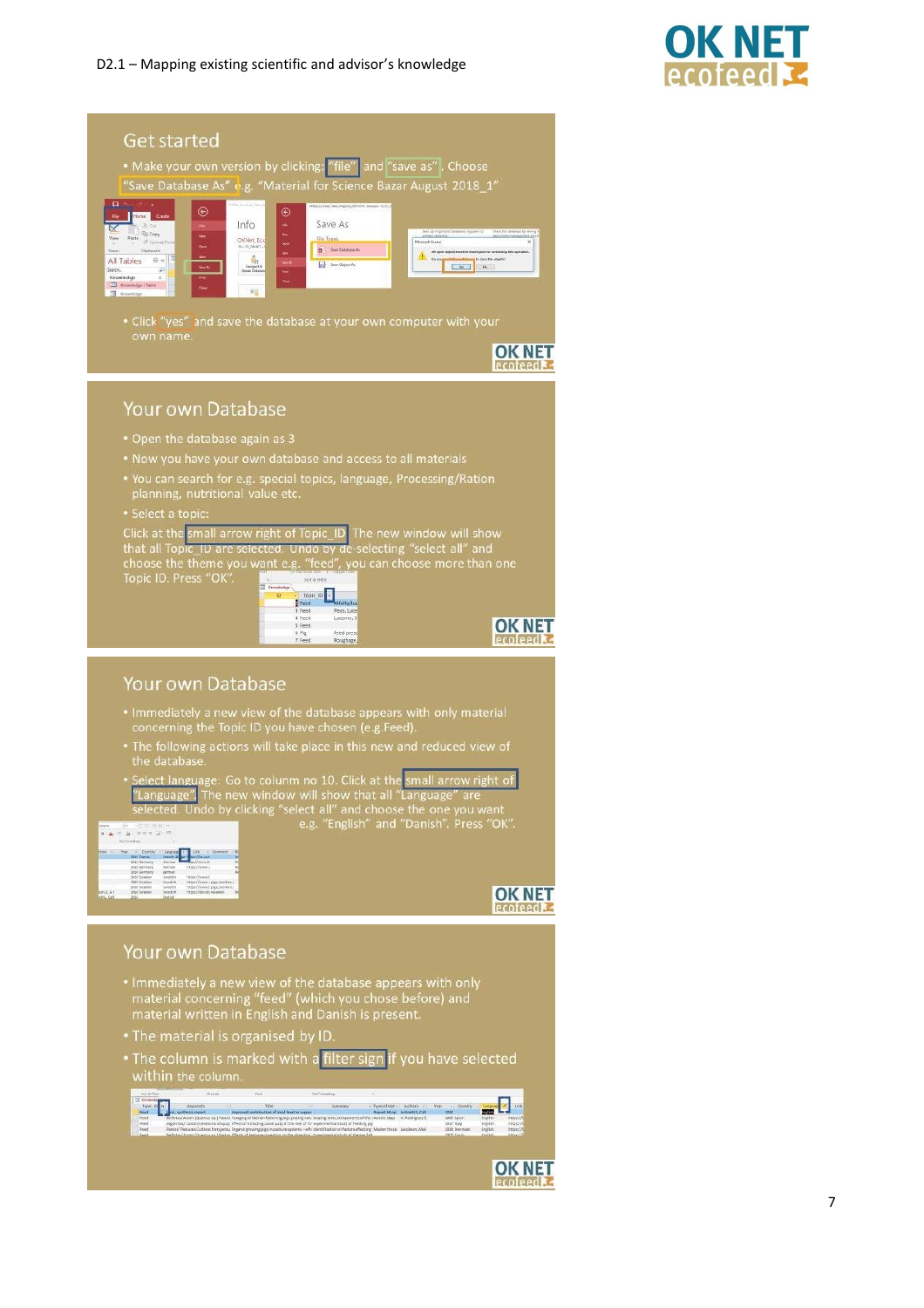

| time.                                                                         | . The text columns like "Keywords", "Title", and "Summary'                                                     |                                                                                                                                                                                                                                                                                                                                                                                                                                                                                                                                                            |                                                                                        |                                                                                                                                                                                         | will be a      |  |
|-------------------------------------------------------------------------------|----------------------------------------------------------------------------------------------------------------|------------------------------------------------------------------------------------------------------------------------------------------------------------------------------------------------------------------------------------------------------------------------------------------------------------------------------------------------------------------------------------------------------------------------------------------------------------------------------------------------------------------------------------------------------------|----------------------------------------------------------------------------------------|-----------------------------------------------------------------------------------------------------------------------------------------------------------------------------------------|----------------|--|
|                                                                               | help to identify useful material. It is not possible to search for words                                       |                                                                                                                                                                                                                                                                                                                                                                                                                                                                                                                                                            |                                                                                        |                                                                                                                                                                                         |                |  |
|                                                                               | within the text columns.                                                                                       |                                                                                                                                                                                                                                                                                                                                                                                                                                                                                                                                                            |                                                                                        |                                                                                                                                                                                         |                |  |
| <b>List &amp; Fries</b>                                                       | $\mathcal{D}$<br>$\begin{array}{c}\n\bullet\text{ def.} \\ \bullet\text{ def.}\n\end{array}$<br>Fine<br>Taxant | 初期情報<br>Caller (Band)<br>$-71$<br>with the<br>$\mathbf{A} \neq \mathbf{B} \cdot \mathbf{A} \cdot \mathbf{B} \cdot \mathbf{A} \cdot \mathbf{B} \cdot \mathbf{B} \cdot \mathbf{B} \cdot \mathbf{B} \cdot \mathbf{B} \cdot \mathbf{B} \cdot \mathbf{B} \cdot \mathbf{B} \cdot \mathbf{B} \cdot \mathbf{B} \cdot \mathbf{B} \cdot \mathbf{B} \cdot \mathbf{B} \cdot \mathbf{B} \cdot \mathbf{B} \cdot \mathbf{B} \cdot \mathbf{B} \cdot \mathbf{B} \cdot \mathbf{B} \cdot \mathbf{B} \cdot \mathbf{B} \cdot \mathbf{B} \cdot \mathbf$<br><b>Tech Forestown</b> |                                                                                        |                                                                                                                                                                                         |                |  |
| $8 + 124$<br>Estosyado<br>ř                                                   | Tirki                                                                                                          | Sicensons                                                                                                                                                                                                                                                                                                                                                                                                                                                                                                                                                  | Typictrie - Autors -<br>Dunks<br><b>THAT</b><br>2004<br>2009 Spect<br><b>2837 INAV</b> | 1 inch<br>空国<br>https://bit.luf24ipt1/<br><b>District</b><br>When IThe Art Stuffe                                                                                                       |                |  |
|                                                                               |                                                                                                                |                                                                                                                                                                                                                                                                                                                                                                                                                                                                                                                                                            | 2010 Detroit                                                                           | trave<br>Intec//Mita/Dictrinic                                                                                                                                                          |                |  |
|                                                                               |                                                                                                                |                                                                                                                                                                                                                                                                                                                                                                                                                                                                                                                                                            |                                                                                        |                                                                                                                                                                                         | <b>OK NE</b>   |  |
|                                                                               |                                                                                                                |                                                                                                                                                                                                                                                                                                                                                                                                                                                                                                                                                            |                                                                                        |                                                                                                                                                                                         | ecofeed        |  |
|                                                                               |                                                                                                                |                                                                                                                                                                                                                                                                                                                                                                                                                                                                                                                                                            |                                                                                        |                                                                                                                                                                                         |                |  |
|                                                                               |                                                                                                                |                                                                                                                                                                                                                                                                                                                                                                                                                                                                                                                                                            |                                                                                        |                                                                                                                                                                                         |                |  |
|                                                                               | Your own Database                                                                                              |                                                                                                                                                                                                                                                                                                                                                                                                                                                                                                                                                            |                                                                                        |                                                                                                                                                                                         |                |  |
|                                                                               | • To be able to read the entire text in all boxes you need to put the                                          |                                                                                                                                                                                                                                                                                                                                                                                                                                                                                                                                                            |                                                                                        |                                                                                                                                                                                         |                |  |
| top of the table.                                                             | selected material in another form: Klick "create" in the red ribbon on                                         |                                                                                                                                                                                                                                                                                                                                                                                                                                                                                                                                                            |                                                                                        |                                                                                                                                                                                         |                |  |
| 日 ち -                                                                         |                                                                                                                | Table Taple                                                                                                                                                                                                                                                                                                                                                                                                                                                                                                                                                |                                                                                        | 000Mt_EcoFned_Table_Mapping_TEST : Database-12/ST_OKNET\DK-Net EcoFned\Mappin                                                                                                           |                |  |
| Creste<br>B.<br>빪<br>Œ                                                        | <b>Database Tools</b><br><b>External Data</b><br>Fields<br><b>ME NE</b><br>IVA                                 | Table C Tell me what you want to do<br><b>De Form Wrand</b><br>Ξ<br>140<br><b>SHATISTICS</b>                                                                                                                                                                                                                                                                                                                                                                                                                                                               | E Report Wissed                                                                        | Of Module<br><sup>191</sup> Class Module                                                                                                                                                |                |  |
| Table SharePoint<br>Table<br>Parts -<br>Design Lists ><br>Templates<br>Tables | Query Query<br>Form<br>Wisard Design<br>Queries<br><b>ED</b> Knowledge                                         | Form Blank Californigation*<br>Design Form Californie<br>Report<br>Forest                                                                                                                                                                                                                                                                                                                                                                                                                                                                                  | Report Blank [E] Labels<br><b>Design Report</b><br>Reports                             | Macro<br><sup>27</sup> Virtual Basic<br>Magos & Code                                                                                                                                    |                |  |
| All Tables<br>Search.<br>Knowledge                                            | (ii) ac<br>- Topic ID $\pi$<br>ID<br>i,p)<br>15 Feed<br>$\overline{\mathbf{z}}$<br>18 Feed                     | Keywords<br>local, synthesis report                                                                                                                                                                                                                                                                                                                                                                                                                                                                                                                        |                                                                                        | Title<br>Improved contribution of local feed to suppor<br>Bellotas/ Acorn (Quercus sp.) Pastos Foraging of Iberian fattening pigs grazing natu Gra                                      |                |  |
| Application<br>CD Knowledge : Table                                           | 26 Feed<br><b>30 Fever</b>                                                                                     |                                                                                                                                                                                                                                                                                                                                                                                                                                                                                                                                                            |                                                                                        | Algarroba/ Carob (Ceratonia siliqua) Effect of including carob pulp in the diet of far Exp<br>Pastos/ Pastures Cultivos forraleros. Organic growing pigs in pasture systems - effilider |                |  |
|                                                                               | "form Wizard"                                                                                                  | below the red ribbon. A new box appears.                                                                                                                                                                                                                                                                                                                                                                                                                                                                                                                   |                                                                                        |                                                                                                                                                                                         |                |  |
|                                                                               |                                                                                                                |                                                                                                                                                                                                                                                                                                                                                                                                                                                                                                                                                            |                                                                                        |                                                                                                                                                                                         |                |  |
| • Click                                                                       |                                                                                                                |                                                                                                                                                                                                                                                                                                                                                                                                                                                                                                                                                            |                                                                                        |                                                                                                                                                                                         | <b>Proteed</b> |  |
|                                                                               | Your own Database                                                                                              |                                                                                                                                                                                                                                                                                                                                                                                                                                                                                                                                                            |                                                                                        |                                                                                                                                                                                         |                |  |

- 
- 
- Now you have one page per material, and you can read the entire<br>text.
- From here you can also copy the link for any of the selected materials<br>and search for it at the internet

ë

**Taxaal** eessi

\* For print: press CTRL+P and choose paper orientation "landscape"

**OK NET Lecofeed &**